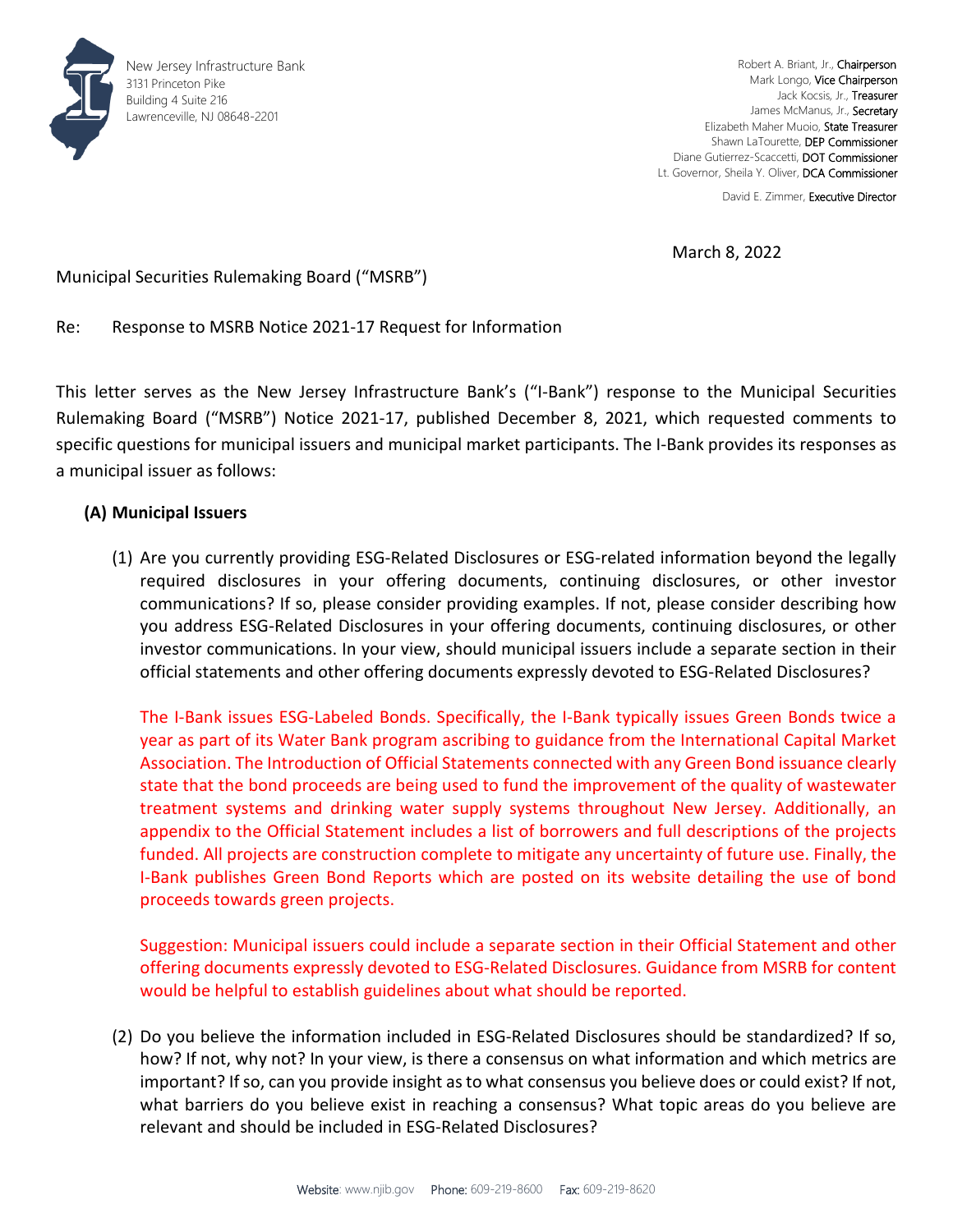Yes, information included in the ESG-Related Disclosures should be standardized and include metrics for distinct types of assets (e.g., Alternative energy, Transportation projects that reduce the carbon footprint, environmental impact, etc.). Underlying asset categories, and possibly subcategories based on the level of ESG impact, should be included in any ESG-Related Disclosure.

(3) Have you issued ESG-Labeled Bonds? If so, please consider providing an example and describing what criteria were used to make the ESG designation. Did you utilize an independent party to validate or otherwise attest to the use of the ESG designation? Please consider explaining why or why not.

Yes, the I-Bank has issued Green Bonds (see answer to question 1). The I-Bank has not used an independent party in the past to validate or attest to the Green Bonds designation because the underlying assets supporting the repayment of the I-Bank bonds are environmental infrastructure projects. The bonds clearly could be classified as Green Bonds.

(4) If you issued ESG-Labeled Bonds, did you commit to providing any ongoing or continuing disclosure related to the ESG designation? If so, was that disclosure commitment incorporated into the continuing disclosure agreement or similar contractual obligation related to the Securities Exchange Act Rule 15c2-12 (collectively, the "CDA")? If so, please consider providing an example of the CDA. If the disclosure commitment was not incorporated into the CDA, how is information made available to an investor on an ongoing basis and at what frequency?

Yes. The information is made available on an annual basis as an attachment on the I-Bank's Financial Plan submitted to the NJ Legislature and published each May, and it is also posted on BondLink and the I-Bank's website.

(5) Are you providing information to the credit rating agencies regarding ESG-related risk factors and ESG-related practices? If so, what type? In your view, how does this information generally compare to the information provided in your offering documents and continuing disclosures? Are the credit rating agencies requesting any new types of ESG-related information? Has the credit rating process changed in any significant ways in relation to ESG-related information?

As a conduit issuer with a large revolving debt reserve program that supports the I-Bank's environmental bond issues, the I-Bank provides information to the Rating Agencies that is specific to the State Revolving ("SRF") Fund program. The I-Bank does present that it is issuing green bonds to the credit agencies with descriptions of each project being financed. To date however, the credit agencies have not requested ESG-related risk factors when they rate our pooled bond issues, nor have they asked for information beyond what we present.

## **(E) All Municipal Market Participants**

(1) Are there any ESG-related factors that could pose a systemic risk to the municipal securities market? If so, how might the MSRB approach such systemic risks from a regulatory perspective? Are there non-regulatory approaches the MSRB could take that would advance issuer protection, investor protection, and the overall fairness and efficiency of the market?

Sea level rise is one potential ESG-related risk factor that could pose a systemic risk to the municipal securities market for coastal communities and communities on related tributaries. MSRB regulations could require periodic disclosures from a municipal bond issuer (e.g. every five years) while bonds are outstanding regarding the percentage of ad valorem properties or properties that are associated with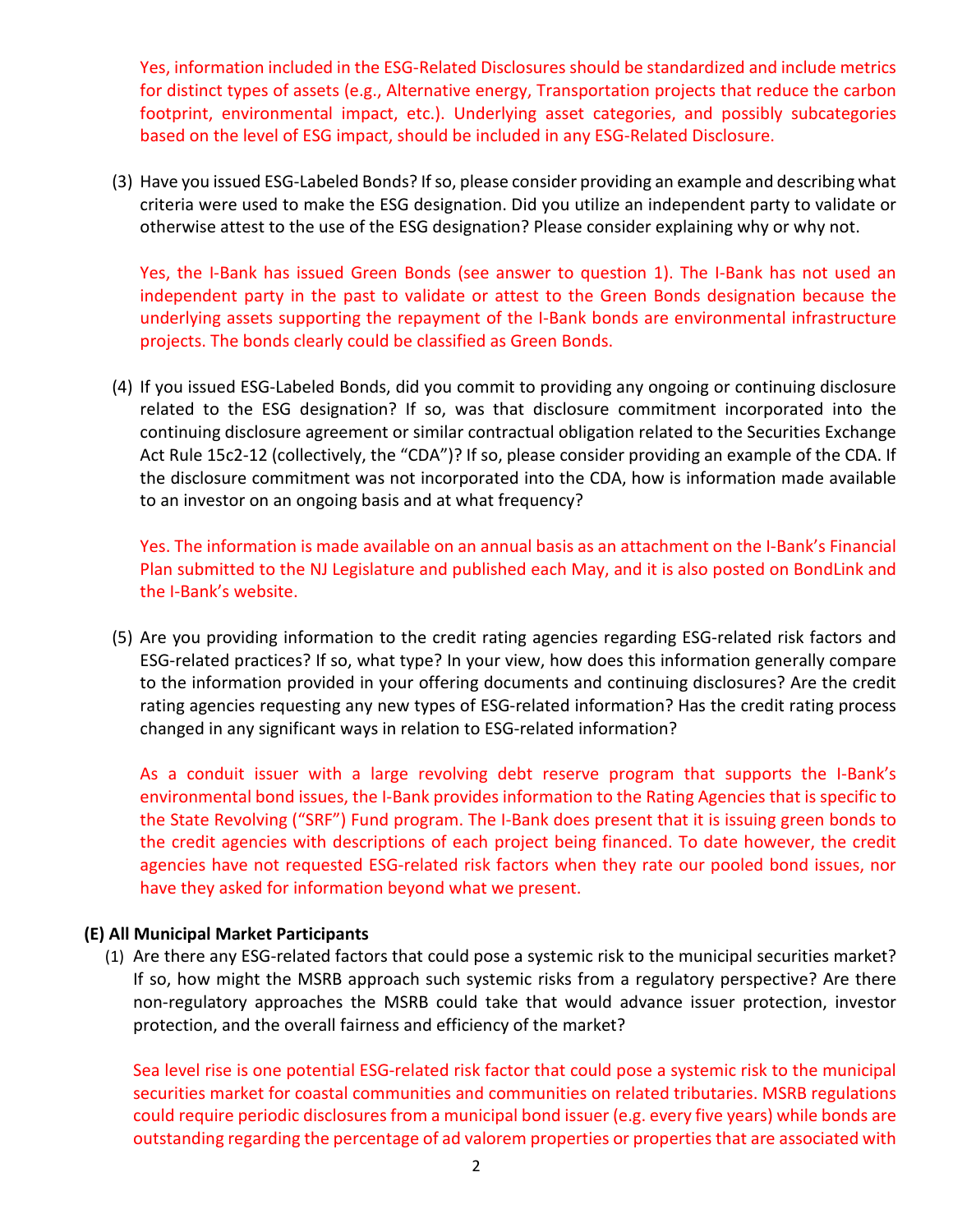bond revenues which are under water at high tide during that period (pursuant to the then current NOAA maps) and the corresponding impact to the issuer's tax revenues.

(2) There are a number of organizations establishing voluntary standards for the issuance of ESG-Labeled Bonds, such as the ICMA and CBI. Does the availability of these voluntary, market-based standards provide adequate guidance for issuers and transparency for investors in the municipal securities market? If not, what additional guidance or transparency do you believe are warranted with respect to ESG-Labeled Bonds?

On the 20 Green Bonds it has issued to date, the I-Bank voluntarily complies with the ICMA Green Bond Principles. Reporting should be standardized with specific metrics to increase clarity for those asset classes where ESG labeling could be questioned. This requirement is less important for those asset categories in which ESG measurements are clear. Whether the availability of voluntary, marketbased standards provide adequate guidance and transparency depends on the type of asset. A suggested approach could be to establish categories within which guidance can be developed depending on how strong the project fits into ESG related activities. Regardless of the development of concrete standards, due to the nature of the variety of types of assets that could be considered ESG, there will be a need to include voluntary disclosures to capture the breadth and types of projects.

(3) There are a number of industry-led initiatives underway intended to improve the quality of ESGrelated information available in the municipal securities market. Does the availability of these voluntary, market-based initiatives enhance the ability of investors and other market participants to make informed decisions in the municipal securities market?

Accurate information is always useful information. However, definitions and categories of what is being reported should be standardized to enable investors to make direct comparisons between the data.

(4) There are numerous vendors providing ESG data for the municipal securities market. Does unequal access to ESG data result in disparate impacts to investors and other market participants? Does competing ESG data create investor confusion? How could the MSRB use the EMMA website to reduce information asymmetry or investor confusion?

There should be equity regarding availability of information, but not aggregation. Having such raw information publicly available equally to all market participants will ensure the free market functions properly. How companies may decide to analyze, aggregate, and present such data is a market value product.

(5) Does the availability of ESG-related information (or lack thereof) in other financial markets directly or indirectly influence the functioning of the municipal market? If so, how? For example, when evaluating competing investment opportunities, do taxable ESG investors expect the same timeliness and quality of ESG-related information for a municipal issuer as for a corporate issuer? And how might classes of investors (e.g., foreign versus domestic; retail versus institutional; tax-exempt versus taxable) regarding ESG-related information affect pricing, underwriting, trading, and other market activities?

N/A.